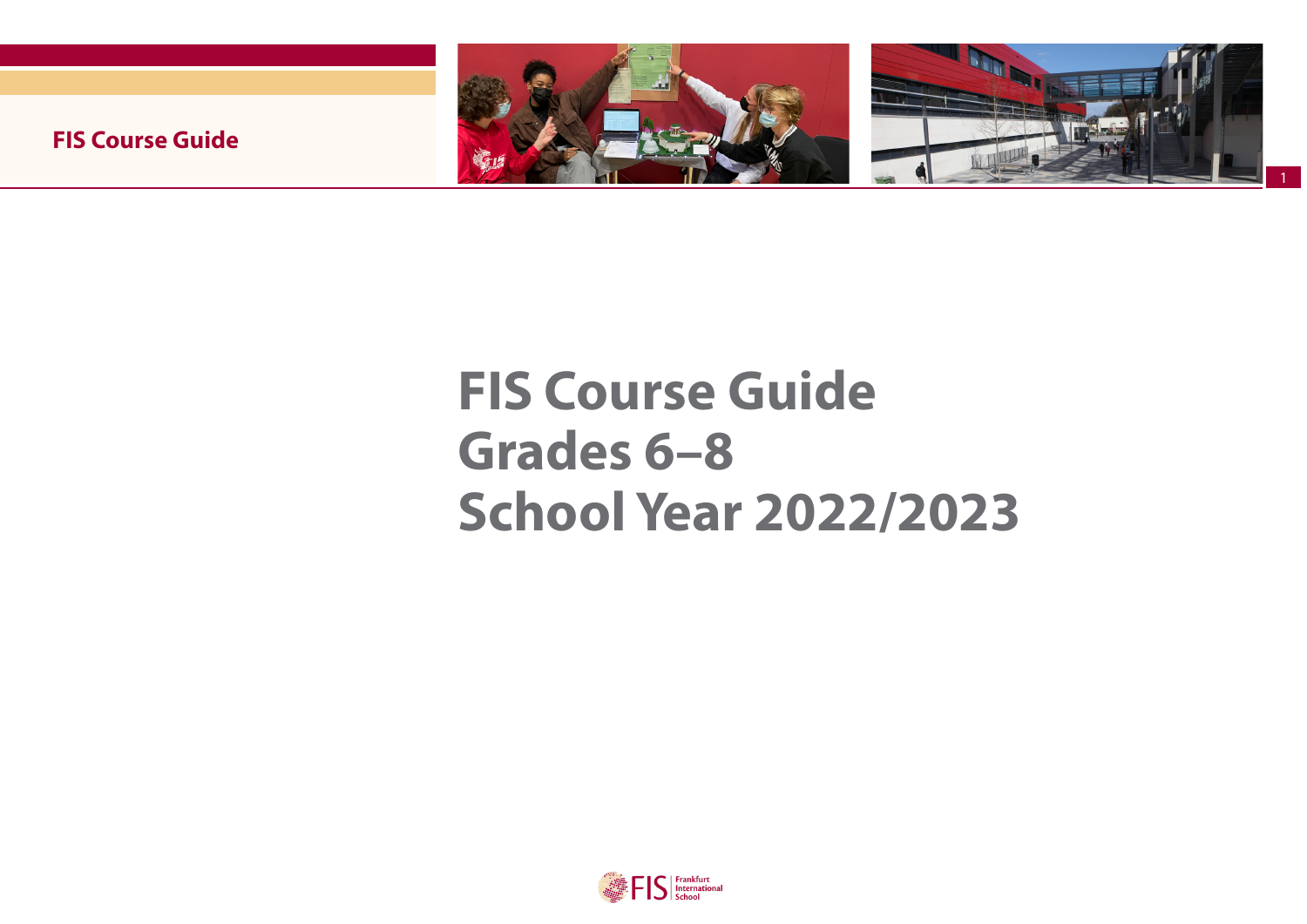### **Table of Content**

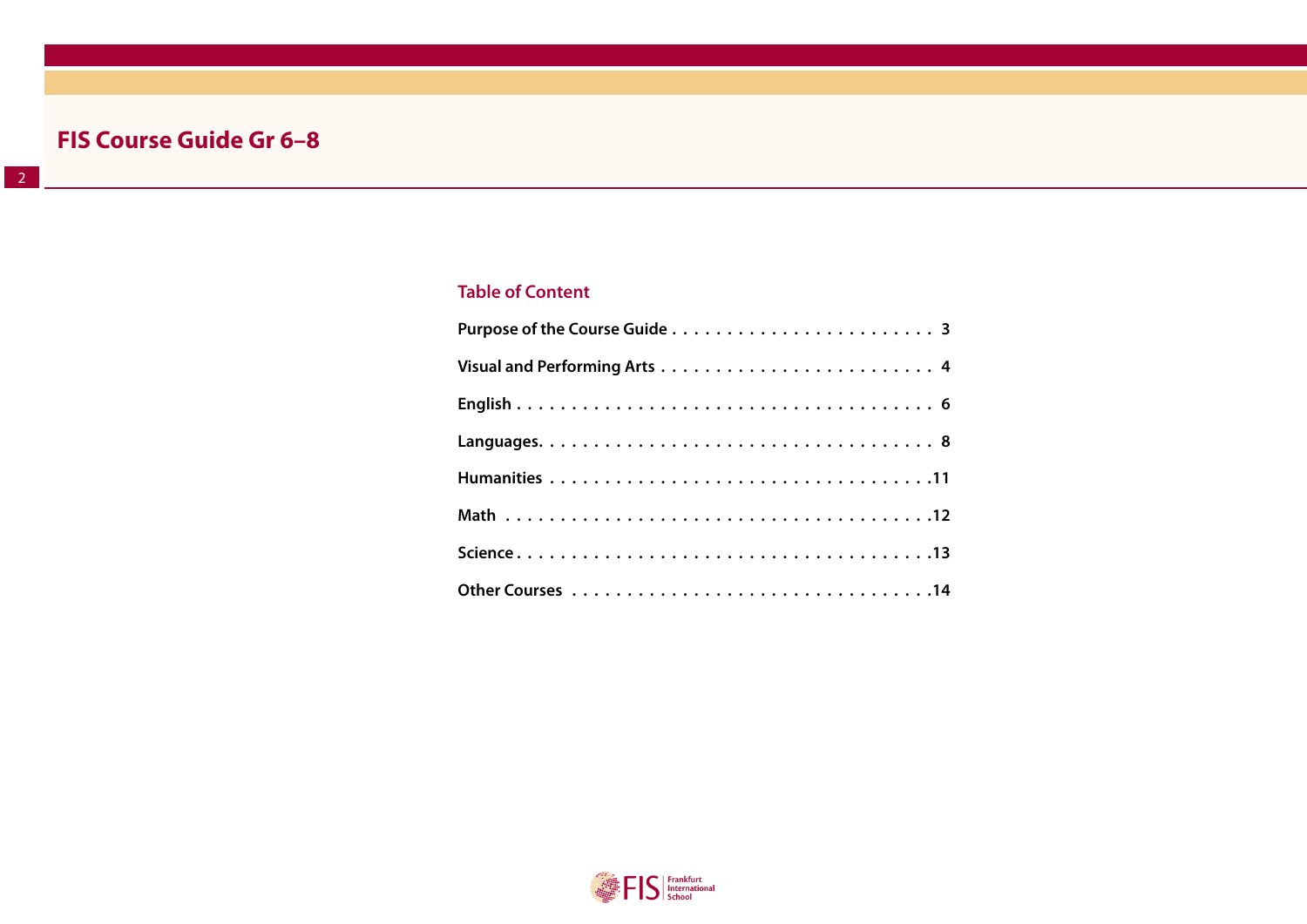#### <span id="page-2-0"></span>**Purpose of the Course Guide**

During these early years of upper school, we hope to tap into the natural enthusiasm for learning that middle school students possess by challenging them through academics and providing numerous opportunities to explore a variety of interests. Our goal is to guide students to be independent, globally aware, caring learners and citizens of the world. We are excited to share our diverse selection of courses in this course guide, which provides descriptions of classes offered in Grades 6–8. We hope students will consider which courses will best meet their abilities, needs and interests. This guide contains information to support students in this exciting process. We hope you take the time to read through all the areas: Visual and Performing Arts, English, Humanities, Languages, Math, Science, and Other course options.

#### **Course Placement**

Courses will be offered based on student interest and enrollment. If a course is canceled due to low enrollment, students will be notified and an alternate course may be chosen.

#### **Languages**

Students will be placed in language classes based on past experience, placement testing and/or prerequisites taken at FIS. The language faculty will consult with individual students regarding their language placement and students will require teacher permission for all levels except Language Acquisition Level 1 (beginners) classes.

#### **Mathematics**

Students in Grade 8 will be placed in one of two mathematics levels/classes based on a variety of outcomes, including teacher recommendation.

All students should consult with their current math teacher or take a placement exam to determine the most appropriate Grade 8 math level/class.

#### **Assessment/Grading in the Middle School (Grades 6–8):**

Teachers of Grade 6 students use a standards based assessment which has a 4-level proficiency scale: Beginning, Intermediate, Proficient, Advanced. The target is for all students to meet the standards, indicated by "Proficient". This same scale is applied in Science and Drama for Grade 7 students. For other Grade 7 subjects and for all of Grade 8 subjects teachers use a 1-7 scale, with 7 being the highest.

#### **Eventual Academic Pathways Offered at FIS in Grades 9–12**

#### **FIS High School Diploma**

All Grade 9–12 students at FIS pursue a High School Diploma. Upon successful completion of all FIS graduation credit requirements, students will receive an FIS High School Diploma accredited by the United States' New England Association of Schools & Colleges (NEASC).

In addition to the High School Diploma, students may opt to pursue an International Baccalaureate (IB) Diploma. Students who do not wish to pursue an IB Diploma are flexible to enroll in any combination of non-IB and IB courses, provided they meet the graduation requirements.

#### **The IB Diploma Programme**

In Grades 11 and 12, students may pursue the International Baccalaureate Diploma Programme (IBDP) — a rigorous two year program that is required by most European universities for admission and highly regarded by universities worldwide. Students must take six courses within specific subject areas in addition to the Theory of Knowledge course (a course that explores areas of knowledge and ways of knowing). In addition, students complete a 4000-word research essay on a topic of their choice.

Whether students ultimately achieve the IBDP is determined by exams taken in each of the six subjects at the end of Grade 12 in conjunction with relevant coursework completed throughout the two years. Each course is graded on a 1–7 scale (7 being the highest). A maximum of 45 points can be achieved and a minimum of 24 points are required to earn the IBDP.

How students perform in Grade 10 is a good indicator of whether they are suited for the IBDP. A solid foundation in subjects and strong study skills are required to successfully pursue the IBDP in Grades 11 and 12.

More information on graduation pathways can be found on the FIS counseling site and in the Grades 9–12 Course Guide.





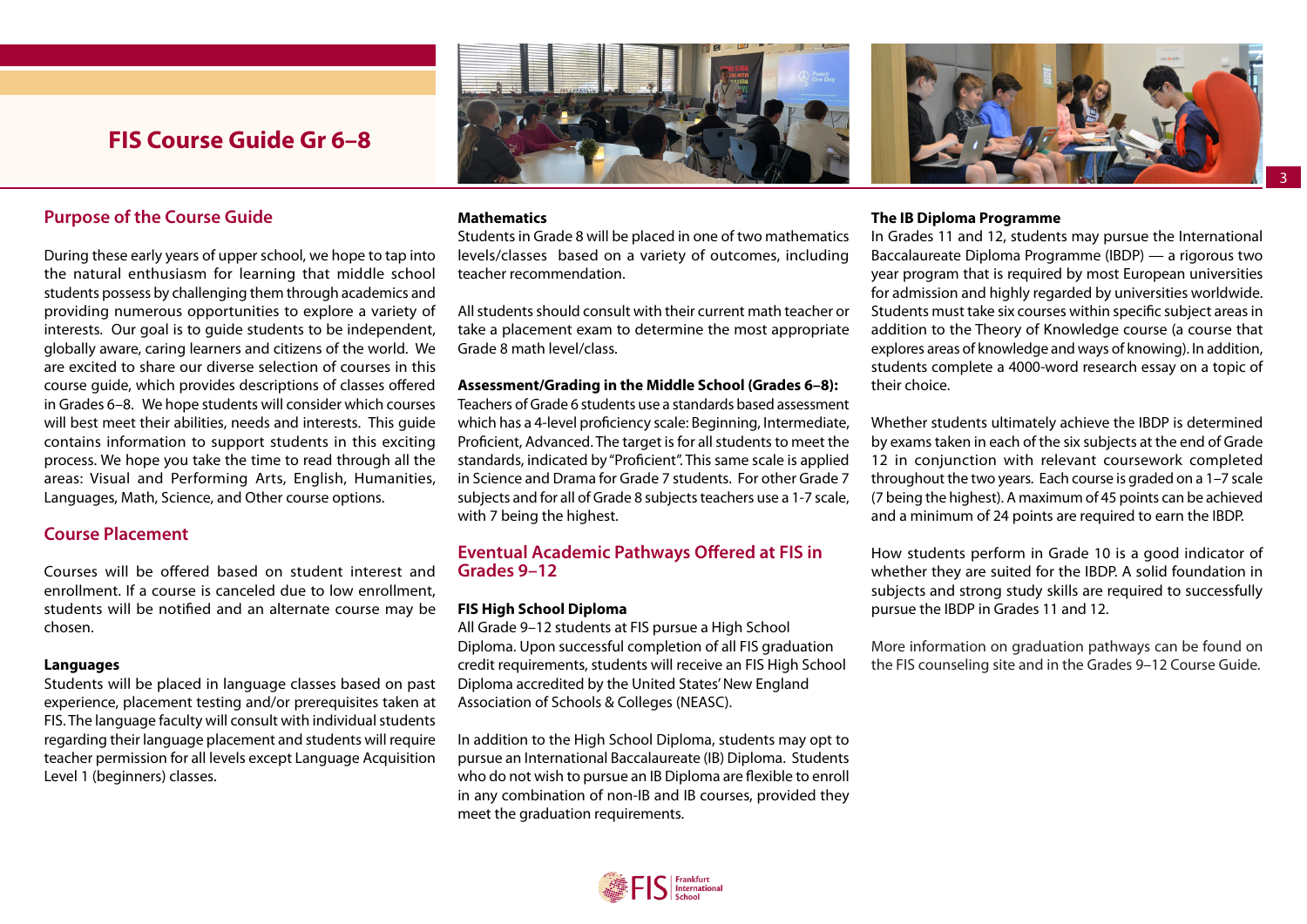#### <span id="page-3-0"></span>**Visual and Performing Arts**

In Grades 6 and 7, students take drama, art, design technology (see "Other Courses" page 14) and a musical course (music/ band/choir) at least once over these two years. Students might choose to take some of these classes for both years. In Grade 8, all students take drama, art and choose one musical course (music/band/choir).

Students have the opportunity to take additional visual arts classes in Grades 6–8 if they are not taking a third language class.

**BAND 6** Students must already play a brass, woodwind or percussion instrument. Students need to purchase or rent an instrument and are expected to participate in the band performance each semester. The Band director will help connect you with an instrument supplier if needed.

**BAND 7–8** Students must play a brass, woodwind or percussion instrument. Students need to own or rent an instrument and are expected to participate in the band performance each semester. The Band director can help connect you with an instrument supplier if needed. Interested students are encouraged to audition for Honor Band Festivals and/or Jazz Band which have rehearsals at various times throughout the year.

**Band 6** Year long class - meets 3 out of 8 days

**Band 7** Year long class - meets 3 out of 8 days

**Band 8** Year long class - meets 2 out of 8 days and once a cycle during lunchtime.

**CHOIR 6–8** Students will learn proper vocal technique and various vocal styles as well as basic music theory and note reading. They participate in a performance each semester they are enrolled in Choir. Interested students are encouraged to try out/audition for: Festival Singers, Honor Girls' Choir, or

Honor Boys' Choir which have rehearsals at various times throughout the year.

**Choir 6** introduces students to a variety of styles of choral music composed for unison and two-part choirs (soprano and alto).

Semester or year-long class (students can choose) - meets 3 out of 8 days

**Choir 7** introduces students to a variety of styles of choral music composed for unison and two-part choirs (soprano and alto).

Semester or year-long class (students can choose) - meets 3 out of 8 days

**[Choir 8](https://fis-public.rubiconatlas.org/Atlas/Browse/View/Map?BackLink=12579&CurriculumMapID=3214&YearID=2020&SourceSiteID=)** introduces students to a variety of styles of choral music composed for SAB Choirs (Soprano, Alto and Baritone). Year long class - meets 2 out of 8 days

**MUSIC 6–8** includes musical appreciation, theory of music, listening to various styles of music, introduction to instruments, musical history and practical music-making/composing.

**Music 6** additionally teaches the basics of the ukulele in the practical music-making unit.

Semester class - meets 3 out of 8 days

**Music 7** additionally teaches the basics of the African djembe drum in the practical music-making unit.

Semester class - meets 3 out of 8 days

**Music 8** additionally teaches the basics of various instruments in the practical music-making unit. Year long class - meets 2 out of 8 days

**Chamber Orchestra 6–8** is an after school program and does not count as one of the 'musical' courses students choose from in grades 6 and 7; therefore students may additionally join orchestra after school. All players of violin, viola, cello and double bass are welcome to take part, regardless of their previous experience. In the fall, students generally begin preparing a program of classical and baroque works for the December concert, while the spring is often devoted to lighter selections, with the addition of solos and chamber music. In rehearsals, students learn and enhance their instrumental and ensemble playing skills, but also explore the rich repertoire and the tradition of classical music. Students learn to communicate with each other and with the listener through music, and to understand music as a language and form of expression. **Year long class - meets once a week after school (though not part of the school day, this class appears on the report card/transcript with a grade of Pass/Fail)**

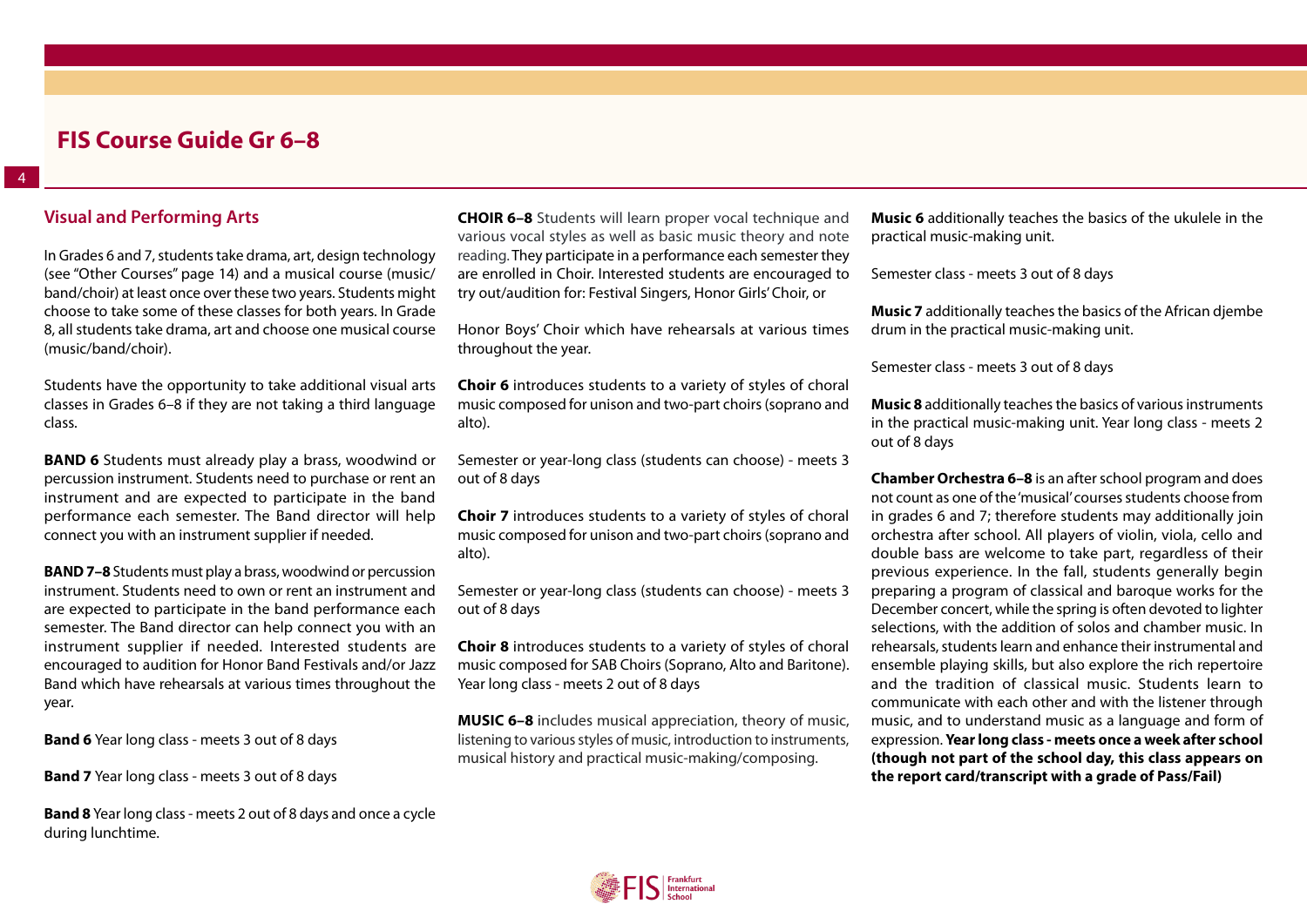



5

## **FIS Course Guide Gr 6–8 FIS Course Guide Gr 6–8**

**DRAMA 6–8** Students explore aspects of drama and movement as methods of communication. This includes improvisation, devising in groups, mime, developing a role, script work, physical theater, as well as choreography, dance elements and simple choreographic structures in some terms. Students will be involved in discussions in small and large groups and reflect upon outcomes.

**Drama 6** Students study: Drama Foundations (ensemble building, tableaux and silent scenes), Global Folktales, Script Adaptation and Play Making.

Semester class - meets 3 out of 8 days

**Drama 7** Students study: Devised and Physical Theater (characterization, movement, and mime), Improvisation, Monologues, Scene Work and Student Directed Play.

Semester class - meets 3 out of 8 days

**Drama 8** is designed to introduce students to some of the broad aspects of theater through the exploration of performance skills. The aim is to raise their interest and awareness of the theater arts. Students study voice and speech, movement, performance techniques, group work, acting using improvisation as a starting point, characterization and expression, as well as developing cohesion as an ensemble through the creation of original theater performances.

Year long class - meets 2 out of 8 days

Each year, Grade 6–8 students have the opportunity to participate in a theater production - auditioning as actors, participating as set designers, make-up artists, and backstage assistants. Rehearsals for the production are held after school, and sometimes on weekends as the performance nears.

#### **VISUAL ART 6–8**

**Art 6** encourages students to develop drawing, painting, observational, and other skills as they explore connections between the real and abstract world.

Semester class - meets 3 out of 8 days

**Art 7** encourages students to recognize links between meaning and abstraction and to appreciate that expressivity and emotion can be integral parts of meaningful work. Students learn to recognize and interpret historical and cultural precedents in visual arts.

Semester class - meets 3 out of 8 days

**Art 8** encourages students to appreciate art and to recognize the uniqueness of their individual point of view while expanding their understanding and allowing for additional points of view. Students are challenged to demonstrate personal initiative and research how history and culture influence art.

Semester class - meets 4 out of 8 days

*The following two art classes may be taken if a student is not taking a third language.*

**3D Art** in the Round allows students in grades 6 and 7 to explore art through various media such as sculpture, fabrics and carving.

May be taken each year; Semester class - meets 6 out of 8 days

**Printmaking Techniques in the Studio** is for students in grade 8 who wish to develop their creativity and explore the many fascinating techniques that printmaking entails. Intaglio, calligraphic and transfer techniques will be among the many approaches to image-making that are investigated. Come find out why mark-making rules the realm of printmaking and why printmakers are the scientists of the art world.

Semester class - meets 6 out of 8 days

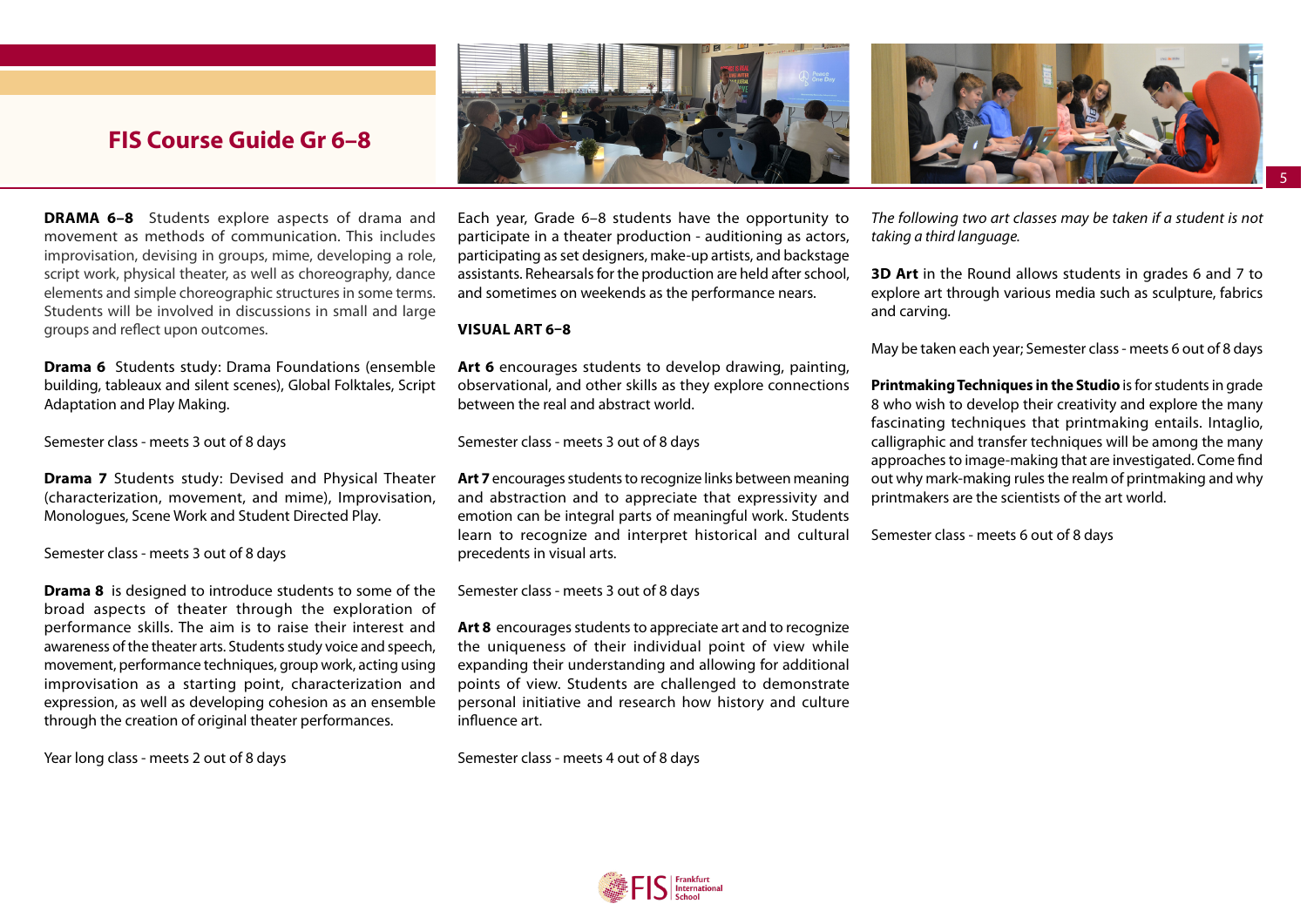#### **English**

<span id="page-5-0"></span>6

In Grades 6–8, the English Language and Literature classes and the English Language Acquisition classes are organized around inquiry-driven concept based units. All students are required to take the appropriate grade level English Language and Literature course each year unless enrolled in English Language Acquisition Emerging/Transitioning.

**G6 English Language and Literature** is a course where students gain fundamental language skills through the concepts of perspectives, relationships, changes, creative communication and identity. It is also hoped that they will develop a love of literature and a growing awareness of their place in our shared world. The course covers a wide range of skills, genres, and themes that include short story and novel elements, poetic devices and features of ancient and modern myths. In writing, students examine the elements of an effective paragraph, and learn to write analytical essays and poetry. In reading, students apply active reading strategies to read various genres independently and more critically. Students identify and work to eliminate conventional errors such as fragmented sentences and run-on sentences, as well as other mechanical errors.

Year long class - meets 6 out of 8 days

**G7 English Language and Literature** is a course where students continue to build fundamental language skills that help form a strong foundation for all areas of learning. Each unit is based around a key concept, such as Identity or Justice, that helps students see patterns and make connections between literary and non-literary texts. Students develop their informative, persuasive, and imaginative writing and speaking, and their comprehension and analysis of how language is used in various contexts. Students build a fundamental understanding of the structure and style of persuasive analytical writing throughout this course, and apply their skills across a range of assessments. Grade 7 students are also introduced to the critical analysis of film.

Year long class - meets 6 out of 8 days

**G8 English Language and Literature** helps students further consolidate fundamental language skills and add depth to their informative, persuasive, and imaginative writing and speaking. Each unit is based around a key concept, such as Creativity or Perspectives, to encourage students to glean transferable understandings that may be applied in an interdisciplinary setting. This course promotes students' social and academic development by emphasizing a greater sense of independence and individual responsibility. Students are encouraged to identify connections between different types of texts and consider why certain text types are used for particular purposes. Students will refine their essay writing skills and also learn how to deliver their opinions and insights in oral presentations. The course includes opportunities for interdisciplinary learning organized around an annual group project.

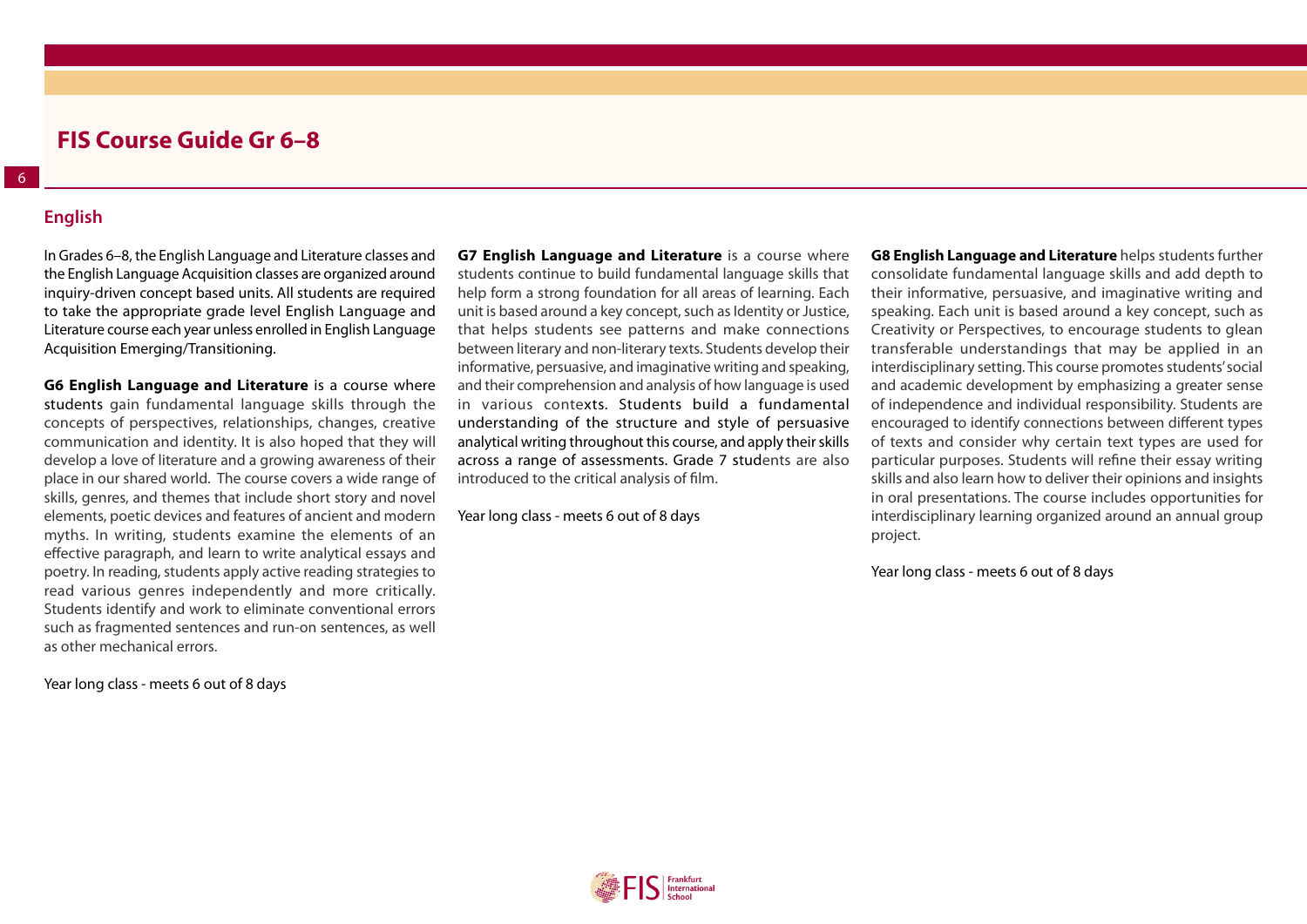

**English Language Acquisition (ELA) Emerging** is a three period course with each period (class) addressing a different focus (see below). Students in this level group do not take English or Humanities. The overall ELA Emerging course assists students in acquiring the English knowledge and skills that they need in order to function and communicate proficiently in all academic disciplines. The program takes traditional language areas into consideration following can-do philosophy.

ELA Reading/Writing develops foundational reading and writing skills and fundamental conversational and academic vocabulary.

ELA Language develops integrated language skills with a more specific focus on the mechanics of the language.

ELA Subject Support develops major concepts, skills and vocabulary in humanities (geography and history) and helps them to access the language demands of the curriculum in their other subjects.

Students are placed in ELA Emerging based on testing and teacher recommendation

Grades 6–8: Semester or Year long class - meets 18 times during the eight day cycle

English Language Acquisition (ELA) Transitioning is a 2 period course with each period (class) addressing a different focus (see below). Students in this level group take Humanities but not English. The overall ELA Transitioning course assists students in acquiring the English knowledge and skills that they need in order to function and communicate proficiently in all academic disciplines. The program takes traditional language areas into consideration following a can-do philosophy.

ELA Reading/Writing further develops reading and writing skills and conversational and academic vocabulary.

ELA Subject Support develops major concepts, skills and vocabulary in humanities (geography and history) and helps them to access the language demands of the curriculum in their other subjects.

Students are placed in ELA Transitioning based on testing and teacher recommendation

Grades 6–8: Semester or Year long class - meets 12 times during the 8 day cycle

**English Language Acquisition (ELA) Independent** is a one period (class) course. Students in ELA Independent take both English and Humanities. This course aims to help students develop the critical reading, writing, listening, speaking and research skills that they need in order to function and communicate proficiently in all academic disciplines. As well as focusing on language acquisition, some class time is devoted to helping students understand and complete assignments in their other subjects.

7

Students are placed in ELA Independent based on testing and teacher recommendation

Grades 6–8: Semester or Year long class - meets 6 times during the 8 day cycle

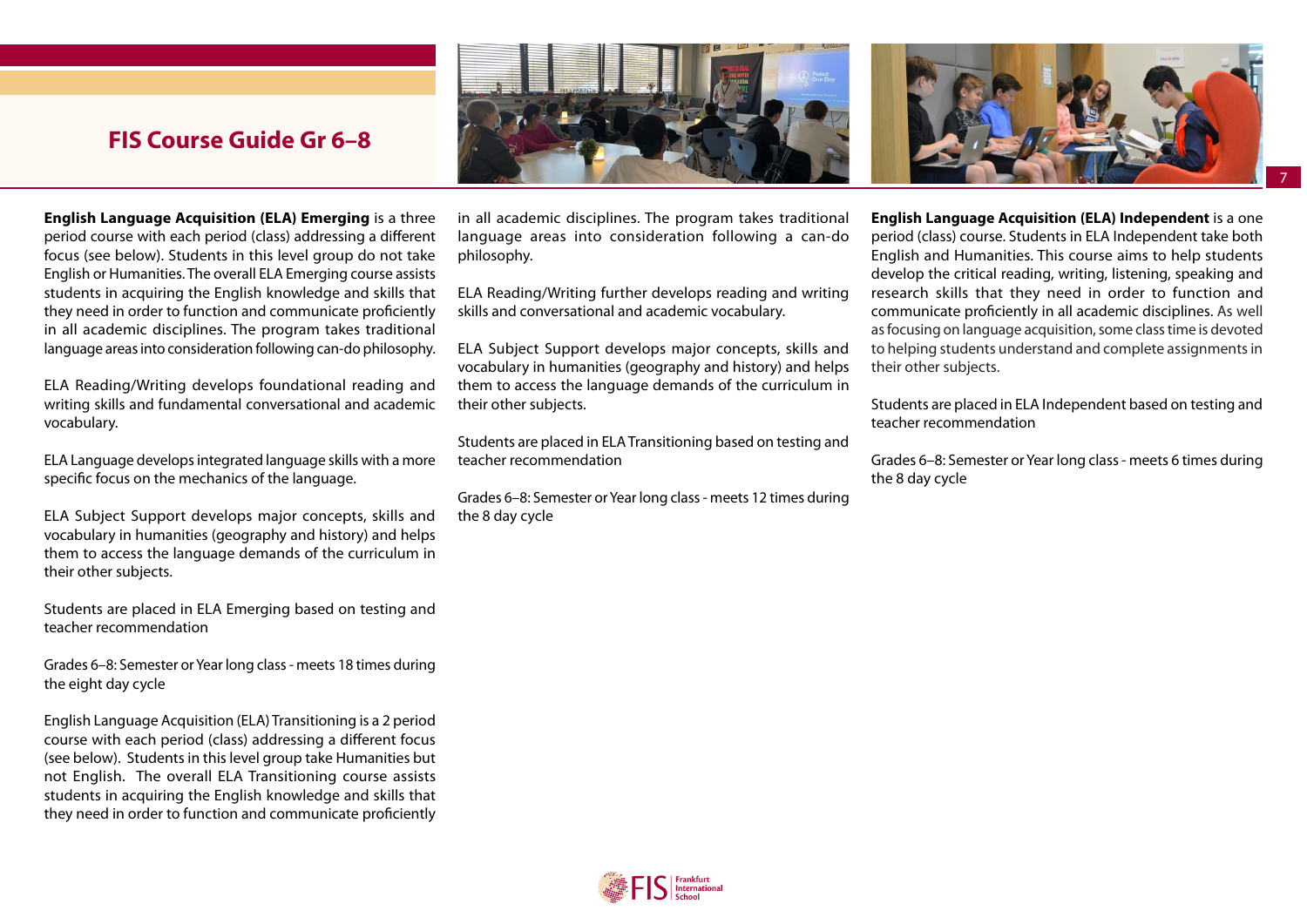#### **Languages**

<span id="page-7-0"></span>8

Students in grades 6–8 are required to take German unless. while enrolled in an English Language Acquisition class, they choose to take either an Identity Language Class at the level of 'home/language tongue', or our Korean or French Language and Literature class. Language and Literature classes are for near-native or native speakers.

**G6–7 French Language Acquisition Level 1** This course is designed to help students develop proficiency in the four basic skills: listening, speaking, reading and writing. At the same time, these courses aim to introduce students to the appreciation of the diverse cultures of French speaking countries. The emphasis is on communication.

**Placement:** based on student proficiency level, teacher recommendation and placement test.

Year long class - meets 6 out of 8 days

**G8 French Language Acquisition Level 1** This course is comprehensive and academically challenging, combining the Beginner and Intermediate courses in one year of study. Students are able to use the present and past tenses by the end of the course and have a broad range of vocabulary and expression in the language.

**Placement:** based on student proficiency level, teacher recommendation and placement test

Year long class - meets 6 out of 8 days

**G7 French Language Acquisition Level 1/2, G8 French Language Acquisition Level 1/2** These courses are designed to further the development of correct pronunciation, recognition and use of more advanced word patterns, as well as assimilation and expansion of basic elements of grammar including the past tense. Emphasis is placed on everyday conversation.

**Placement:** based on student proficiency level, teacher recommendation and placement test

Year long class - meets 6 out of 8 days

**G8 French Language Acquisition Level 2/3** The objective of this course is to solidify the vocabulary through deeper study of familiar themes and the grammatical focus is the formation and use of the past tenses as well as the conditional and future tenses. Emphasis is placed on written expression as well as an increased fluency and comprehension.

**Placement:** based on student proficiency level, teacher recommendation and placement test

Year long class - meets 6 out of 8 days

**G6–7 French Language and Literature** This course is designed to consolidate and use a full range of vocabulary and grammatical features as well as to introduce French literature.

**Placement:** previous enrollment in a French speaking school, using French as mother tongue and student proficiency.

Year long class - meets 6 out of 8 days

**G8 French Language and Literature** This class is offered to francophone students in Grade 8 whose aim is to strengthen their mother tongue through the exploration of literature and culture, to develop their proficiency, or to become candidates for the French Language IB programs in grades 11 and 12. It offers a wide range of literary and non-literary text types, writing styles and techniques, allowing students to comment on the significance of any possible contexts, audiences, purpose, and the use of linguistic and literary devices.

**Placement:** previous enrollment in a French speaking school, using French as mother tongue and student proficiency.

Year long class - meets 6 out of 8 days

**G6 German Language Acquisition Level 1, G7 German Language Acquisition Level 1, G8 German Language Acquisition Level 1** These courses introduce students to German language, life and civilization and are designed to facilitate their living in the Frankfurt area. The courses aim to enable students to comprehend and speak basic German. Cultural similarities and differences and knowledge of Germanspeaking countries are also included. The objectives are to develop the skills of listening, reading, speaking and writing at a basic level. Students learn basic vocabulary and set phrases.

**Placement:** based on student proficiency level, teacher recommendation and placement test

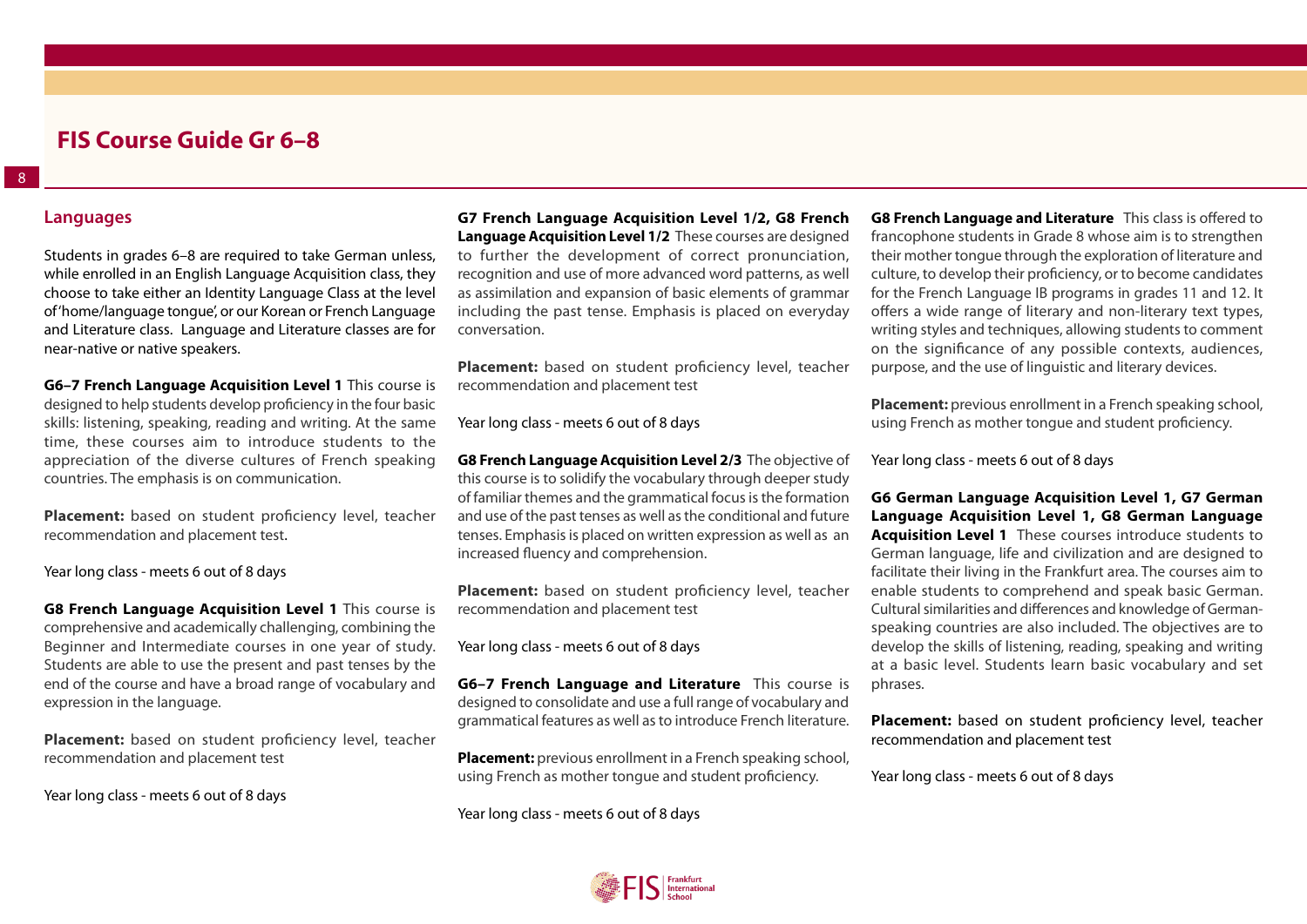

**G6 German Language Acquisition Level 1/2, G7 German Language Acquisition Level 1/2, G8 German Language Acquisition Level 1/2** These courses enable students to ask and answer simple questions, to initiate and respond to simple statements, and to work on conversational fluency. Students' vocabulary is enlarged on topical themes. Writing relevant to the course topics is practiced. Specific attention is given to German culture in Germany.

**Placement:** based on student proficiency level, teacher recommendation and placement test

Year long class - meets 6 out of 8 days

**G6 German Language Acquisition Level 2/3, G7 German Language Acquisition Level 2/3, G8 German Language Acquisition Level 2/3** These courses are aimed at increasing students' ability to handle most social and general conversations and to communicate on definite topics relating to particular interests with a reasonable degree of accuracy; also to improve reading and comprehension skills with emphasis on fluency and pronunciation. Writing skills are developed with focus on clarity and reasonable accuracy.

Placement: based on student proficiency level, teacher recommendation and placement test

Year long class - meets 6 out of 8 days

**G6 German Language Acquisition Level 3/4** This is a one year course designed for highly competent non-native speakers or for students with near-native speaker competence in grade 6. Students will review and improve the four language skills of writing, reading, speaking, listening comprehension; it is the aim to expand vocabulary and idiomatic expression and to further fluency of speech. Some students at this level might progress to the Language and Literature class at a future stage.

**Placement:** based on student proficiency level, teacher recommendation and placement test

Year long class - meets 6 out of 8 days

**G6 German Language and Literature, G7 German Language and Literature, G8 German Language and Literature** This class is offered to native and near-native students whose aim is to strengthen their German skills through the exploration of literature and culture, to develop their proficiency, or to become candidates for the German Language A IB programs in grades 11 and 12. It offers a wide range of literary and nonliterary text types, writing styles and techniques, allowing students to comment on the significance of any possible contexts, audiences, purpose, and the use of linguistic and literary devices, as well as developing students' appreciation of literature. These courses also stress mastery of grammar, spelling, sentence structure and punctuation, and competence in various types of writing.

**Placement:** native or near-native command of German



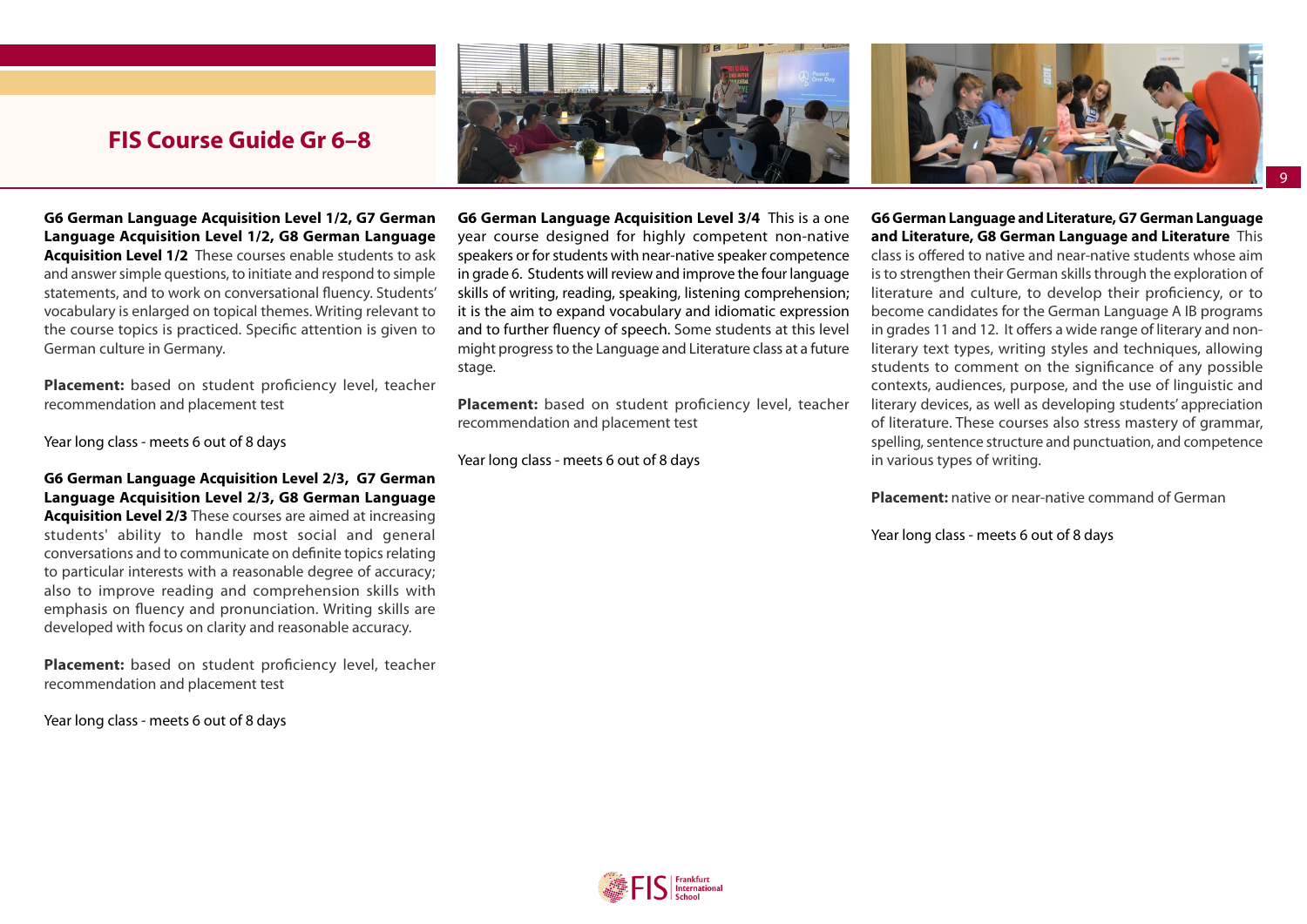**G6 Korean Language and Literature, G7 Korean Language and Literature, G8 Korean Language and Literature** These classes teach skills for understanding texts, writing and speaking. Students will learn various genres of literature, grammar, and aspects of Korean culture. The Korean course books which are used are also used at Korean public schools. Also, one or two books for each grade level is used to improve students' writing skills. In addition, students will learn Chinese characters, as many Korean words are structured on these characters.

**Placement:** native or near-native command of Korean

Year long class - meets 6 out of 8 days

**G6-7 Spanish Language Acquisition Level 1** The objectives of this course is to introduce the development of correct pronunciation, recognition and use of simple word patterns in the present tense, and the assimilation of basic elements of grammar and spelling. Emphasis is placed on communication in everyday life situations.

**Placement:** based on student proficiency level, teacher recommendation and placement test

Year long class - meets 6 out of 8 days

**G8 Spanish Language Acquisition Level 1** This course is comprehensive and academically challenging, combining the Beginner and Intermediate courses in one year of study. Students are able to handle the present and past tenses by the end of the course and have a broad range of vocabulary and expression in the language.

**Placement:** based on student proficiency level, teacher recommendation and placement test

Year long class - meets 6 out of 8 days

**G7 Spanish Language Acquisition Level 1/2, G8 Spanish Language Acquisition Level 1/2** The objectives of these courses are to further the development of correct pronunciation, recognition and use of more advanced word patterns, as well as assimilation and expansion of basic elements of grammar including the past tense. Emphasis is placed on everyday conversation.

**Placement:** based on student proficiency level, teacher recommendation and placement test

Year long class - meets 6 out of 8 days

**G8 Spanish Language Acquisition Level 2/3** The objective of this course is to solidify the vocabulary through deeper study of familiar themes and the grammatical focus is the formation and use of the past tenses as well as the conditional and future forms. Emphasis is placed on written expression as well as an increased fluency and comprehension.

**Placement:** based on student proficiency level, teacher recommendation and placement test

Year long class - meets 6 out of 8 days

#### **G6/7 Spanish Language Acquisition Level 3/4**

This is a one year course designed for students that have had high exposure to the Spanish language or for students with fluent or near-fluent speaker competence in grades 6 and 7. Students will review and improve the four language skills of writing, reading, speaking, listening comprehension; it is the aim to expand vocabulary and idiomatic expression and to deepen competence in the language. Some students at this level might progress to a Language and Literature class at a future stage.

**Placement:** based on student proficiency level, teacher recommendation and placement test

Year long class - meets 6 out of 8 days

**G6–8 Identity Language Classes:** There are two pathways in the identity language program. One is for home language learners and the other is for language acquisition students. When a student has a home language that is not offered at FIS we support students with an online program. The language acquisition pathway is for those students who have had a significant lived experience with a language that is not their home language or host country's language. The FIS Identity language coordinator matches the best program to the student and also works with outside tutors who teach students oral and aural skills once a week during class time. There is an additional cost for this class.

**Placement:** Availability of online class and approval by Identity language coordinator

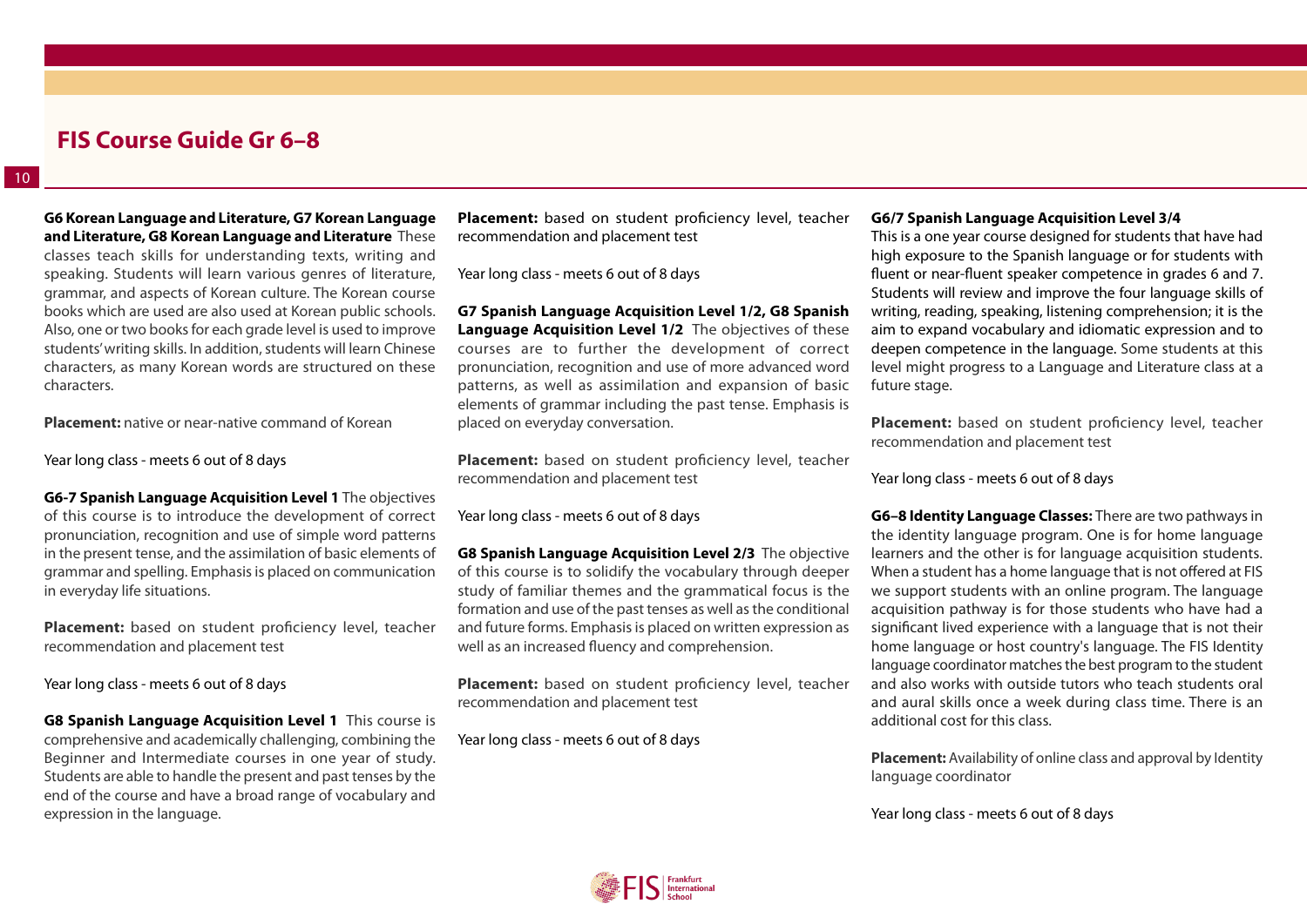



#### <span id="page-10-0"></span>**Humanities**

Humanities classes in Grades 6–8 include geography and history and all students are required to take the appropriate grade level Humanities course each year unless enrolled in the English Language Acquisition Emerging class.

**Humanities 6** focuses on students developing an understanding of life on land and life below water. Their first focus will be an inquiry into ecosystems; how ecosystems are dynamic and complex and how humans help or hinder the ecosystems. The course progresses with inquiries into the concept of settlement and what is needed for a civilization to be successful. Students will compare and contrast the developments and improvements of cultural and governmental structures of these societies. Throughout the study of history students will reflect on change over time through collaborative projects, research, and guided argumentative writing.

Year long class - meets 6 out of 8 days

**Humanities 7** encourages students to develop a global understanding of topical geographical and historical issues. The history content aligns with a field trip to the Medieval walled city of Rothenburg ob Tauber to begin the study of the Middle Ages. Students delve into the growth of new ideas and influences from Ancient Rome and gain an understanding of the progression of ideas through the Middle Ages and into the Renaissance. The geography content helps students develop a deeper understanding of the physical geography of coasts and the human and natural impacts of erosion globally. Students delve into development and globalization to gain a better understanding of how we are all connected in one form or another. They continually explore the question "How interconnected are we?" throughout all of these studies. Examining the sustainable development goals and review of map skills are integrated throughout this semester of work.

Year long class - meets 6 out of 8 days

**Humanities 8** focuses on students developing the capacity to know, analyze, explain and argue about interdisciplinary challenges in our social world. Students investigate the forces of erosion and deposition, especially the processes and landforms of glaciation. Using case studies of Arctic communities, they investigate the impact of climate change and the global need for resource management and future development. A key concept of revolution guides the inquiry and reflection of the impact of the Industrial Revolution on current resources and how change and continuity lead to transformation of individuals and societies, such as in the French Revolution. Throughout the year students build a variety of skills as they engage in research, speech writing, presentation projects, interpretation and analysis of sources along with persuasive essay writing.

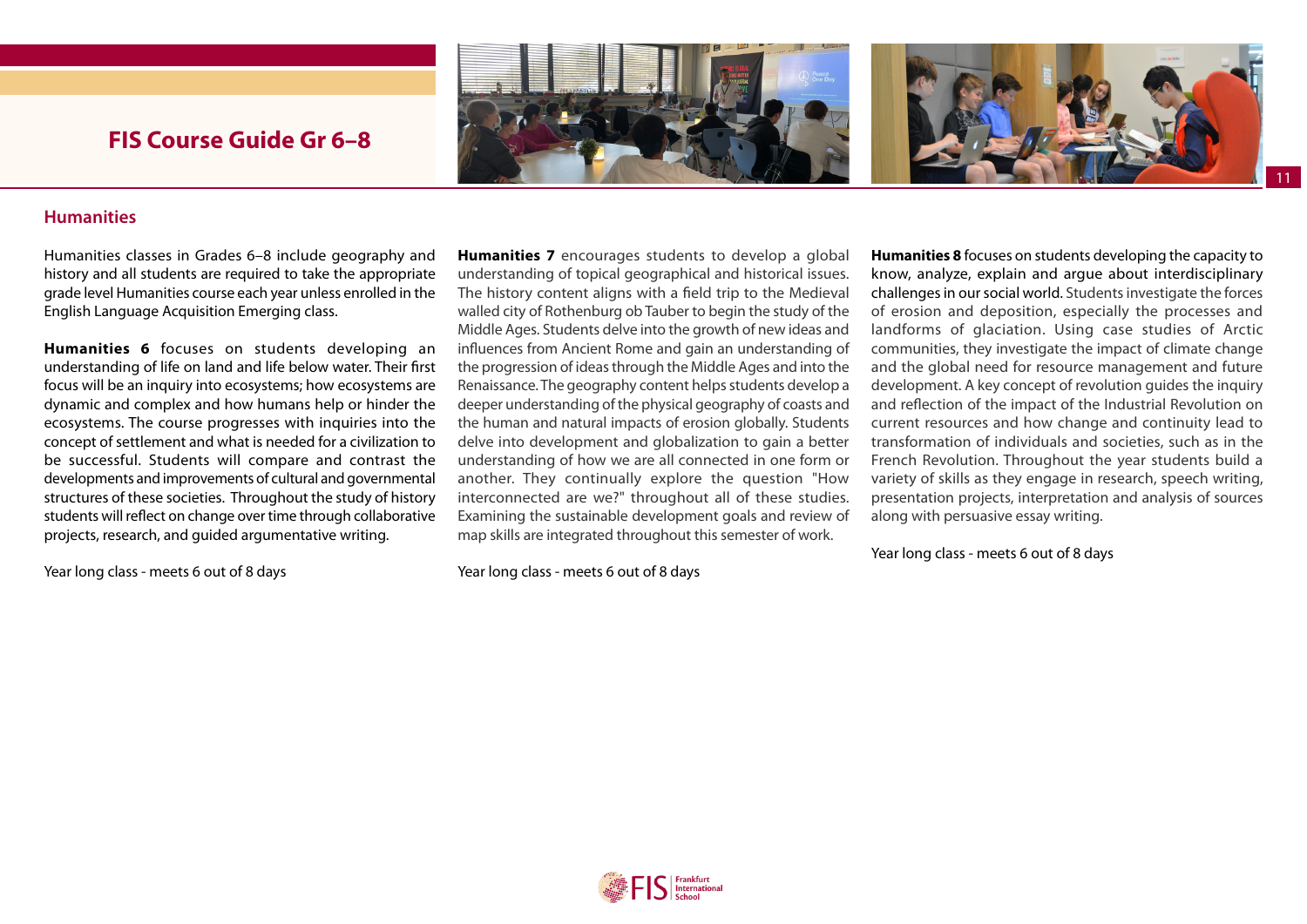#### <span id="page-11-0"></span>**Math**

All Grades 6–8 students follow an integrated mathematics program and are required to take the appropriate grade level course. Topics are taught from each of three strands: Number and Algebra, Measurement Geometry, and Statistics and Probability. Students are taught in mixed ability groups until Grade 8. Students should have a scientific (non-graphing) calculator, which will be used throughout the Grades 6–8 math courses. We have the Casio FX-85GTPlus available for purchase at the FIS bookstore.

along with an increasingly sophisticated understanding of mathematical concepts. They will inquire how numbers are classified based on their properties and patterns, geometric thinking and data and statistics. Students are nurtured to be confident, creative users and communicators of mathematics, able to investigate, represent and interpret situations in their personal lives. Units of study include: Classifying Numbers and Order of Operations, 2D and 3D Geometry, Fractions and Probability, Decimals and Percentages, and Lines and Angles.

**Math 6** students develop mathematics procedural skills

Year long class - meets 6 out of 8 days

**Math 7** students continue to develop mathematics procedural skills along with an increasingly sophisticated understanding of mathematical concepts. Students are encouraged to recognise the connections between the areas of mathematics and other disciplines, appreciate mathematics as an accessible, enjoyable discipline to study, and an important aspect of lifelong learning. Units of study include: Real Numbers, Algebraic Expressions and Equations, Percents and Probability, Ratios and Proportions, Irrational Numbers and Circles, and Angles and Transformations.

Year long class - meets 6 out of 8 days

**Math 8 and Math 8 Extended** In Grade 8 there are two levels of math - *Math 8 and Math 8 Extended.* Both courses cover a common base of learner expectations. The Extended course progresses with increasing depth while extending students' understanding and integrating multiple mathematics concepts with application. Units of study include Algebraic Structures I and II, Linear Relationships, Triangles and the Pythagorean Theorem, Quadratics, and Statistics.

**Placement** is based on MAP testing, end of year assessment, semester 2 grade, and teacher recommendation. New Grade 8 students are assigned a math course based on their math placement assessment.

Year long class - meets 6 out of 8 days



#### **[U](https://docs.google.com/presentation/d/1sXOF1aVR5suX3-Tdn1ZNHyTuuv7t3gqmB90FcfkXOxg/edit#slide=id.g6f3d2a6f0a_0_6)pper School Math Progression Chart Grades 6–8**

Please see the [Math Progression Chart below:](https://docs.google.com/presentation/d/1sXOF1aVR5suX3-Tdn1ZNHyTuuv7t3gqmB90FcfkXOxg/edit#slide=id.g6f3d2a6f0a_0_6)

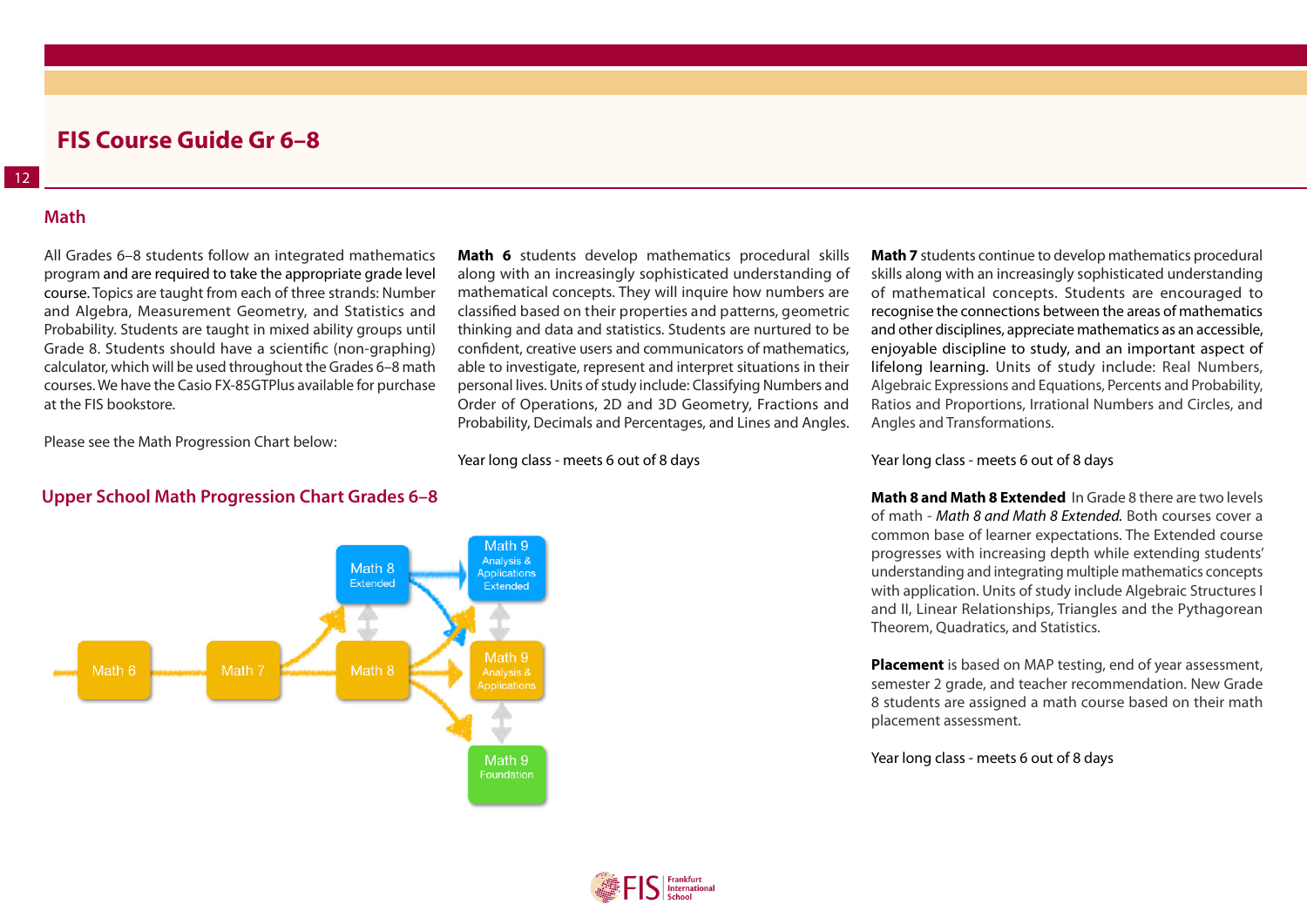



13

## <span id="page-12-0"></span>**FIS Course Guide Gr 6–8 FIS Course Guide Gr 6–8**

#### **Science**

Science in Grades 6–8 is an integrated course and all students are required to take the appropriate grade level science course each year. Students are asked to be scientists and engineers as they learn the practices and behaviors to investigate and build models and theories about the natural world and systems. The aim is to provide students with a good foundation of scientific knowledge enabling them to make informed judgments and decisions about scientific issues and to use the acquired scientific process skills for successful problem solving.

**Science 6** begins with Molecules to Organisms as students inquire into cell theory, interacting body systems, animal behaviors and plant structures, environmental and genetic growth factors, and information processing. The course progresses on to studies in Heredity, Earth's Systems, Earth and Human Activity and Energy (thermal).

Year long class - meets 6 out of 8 days

**Science 7** begins with Matter and Energy in Organisms and Ecosystems as students inquire into photosynthesis, food and chemical reactions, effects of resource availability, matter energy flow and ecosystems. Students continue to develop understandings of the Interdependent Relationships in Ecosystems, the History of Earth, Earth's systems, Structure and Properties of Matter, Chemical Reactions and Human Impacts on Earth systems.

Year long class - meets 6 out of 8 days

**Science 8** begins with Growth, Development, and Reproduction as students inquire into mutations and artificial selection. Students continue to develop their understanding of Natural Selection and Adaptations, Space Systems, Geologic Time Scale, Forces and Interactions, Energy (kinetic and potential), Waves and Electromagnetic Radiation, and the Human Impacts of human consumption of natural resources.

Year long class - meets 6 out of 8 days

Students continue to take an integrated science course in Grade 9.

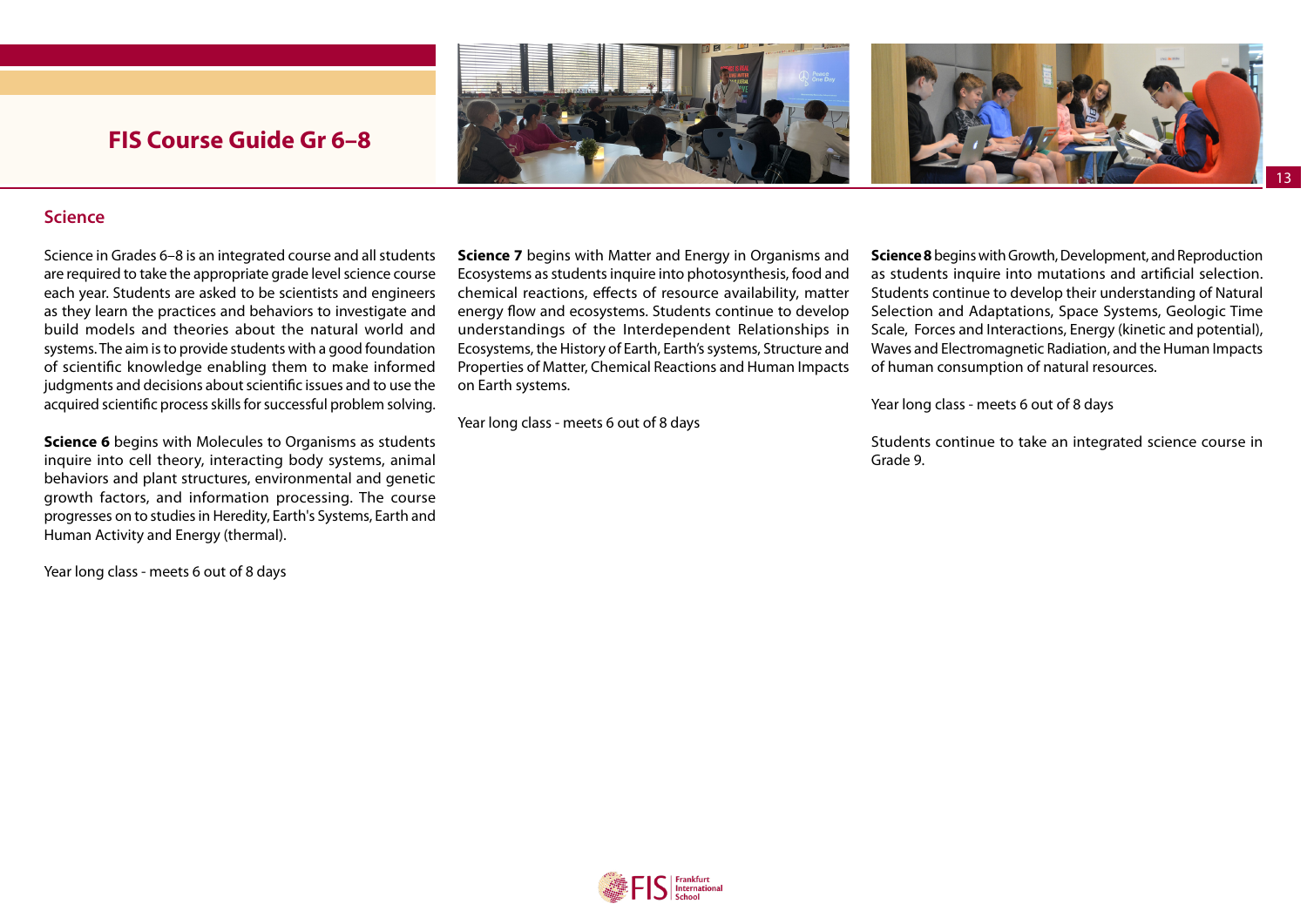#### <span id="page-13-0"></span>**Other Courses**

Some additional classes from this grouping can be taken if students are not enrolled in a third language. Each of these are noted below.

**DESIGN TECHNOLOGY 6–8** is a practical subject focused on problem-solving. Students will develop skills, knowledge and understanding of the design cycle and technologies in order to use information, materials, and processes to help devise practical solutions to design challenges. The fundamental components of all Design Technology/Design Thinking work are grouped into six criteria, (1) Empathy, (2) Define, (3) Ideate, (4) Develop, (5) Manufacture/Action, and (6) Evaluation. Students investigate a design context, materials, manufacturing process, tools and equipment before planning, producing and evaluating a solution.

**Design Technology 6** Students engage in a number of short focused projects. They experience 'making' in the workshop, graphics techniques, CAD modeling, 3D printing, laser cutting and computational thinking. The goal is to develop their confidence in 'making'.

Semester class - meets 3 out of 8 days

**Design Technology 7** focuses on sustainability. Students undertake a design and make a project with sustainable design as the goal. Students will use a range of tools, machinery and computer aided design techniques to produce finished products that incorporate a recycled component.

**Design Technology 8** engages students in a full design project from start to finish. They are introduced to Fusion 360, an advanced computer aided design software package. Students will use this software to design and make a project of their choice. Their project is then manufactured using the laser cutter. All Grade 8 students take this class.

Semester class - meets 4 out of 8 days

*The following two classes may be taken if a student is not enrolled in a third language.*

**Product Design 6–7** students will explore and develop a range of skills needed in order to successfully design a product. They will learn about Computer Assisted Design (CAD) and CAD Rendering, and develop specific craft, technical drawing, and design skills. **This class may be taken in both Grades 6 and 7 since the units of study are not repeated consecutive years.** 

#### **Semester class-meets 6 out of 8 days**

**Innovation and Design 8** focuses on skill development and practical tasks: a mood light, team challenge, marketing task. Students will also work to solve a 'real world' problem where your design skills, knowledge of world events, culture, and desire to make a difference will all come together to design possible solutions to everyday challenges. You will create scale models to test your ideas.

Semester class - meets 6 out of 8 days

#### **ENHANCED LEARNING 6–7 All students in Grades 6 and 7 take Enhanced Learning.**

**Enhanced Learning 6** is an extension or enhancement of subject specific learning. The students will make use of our MakerSpaces/Workshops to explore problem solving as "makers". Students will learn through the lens of a scientist, engineer, and explorer to innovate, create and synthesize knowledge and skills. This future orientated class investigates how technology shapes our lives, and the potential impacts of humans as well as machines on our future world.

Year long class - meets 1 out of 8 days

**Enhanced Learning 7** focuses on developing the technological, learning, and social skills students will need throughout their schooling and beyond. The technology class meets once a cycle and covers a wide variety of topics that support the 1 to 1 program such as: How To Use Your Mac, Digital Citizenship, Privacy and Safety Online, G Suite Tools (docs, slides, drive sheets etc), Create Screencasts, Editing Videos in iMovie, Robotics & Coding. The additional once a cycle class addresses a range of topics to support learning skills, sexual health and social skills such as: Gratitude, Character, Teamwork, Puberty, Mindsets, First-Aide, Study Skills, and Self-Advocacy.

Year long class - meets 2 out of 8 days

Semester class - meets 3 out of 8 days

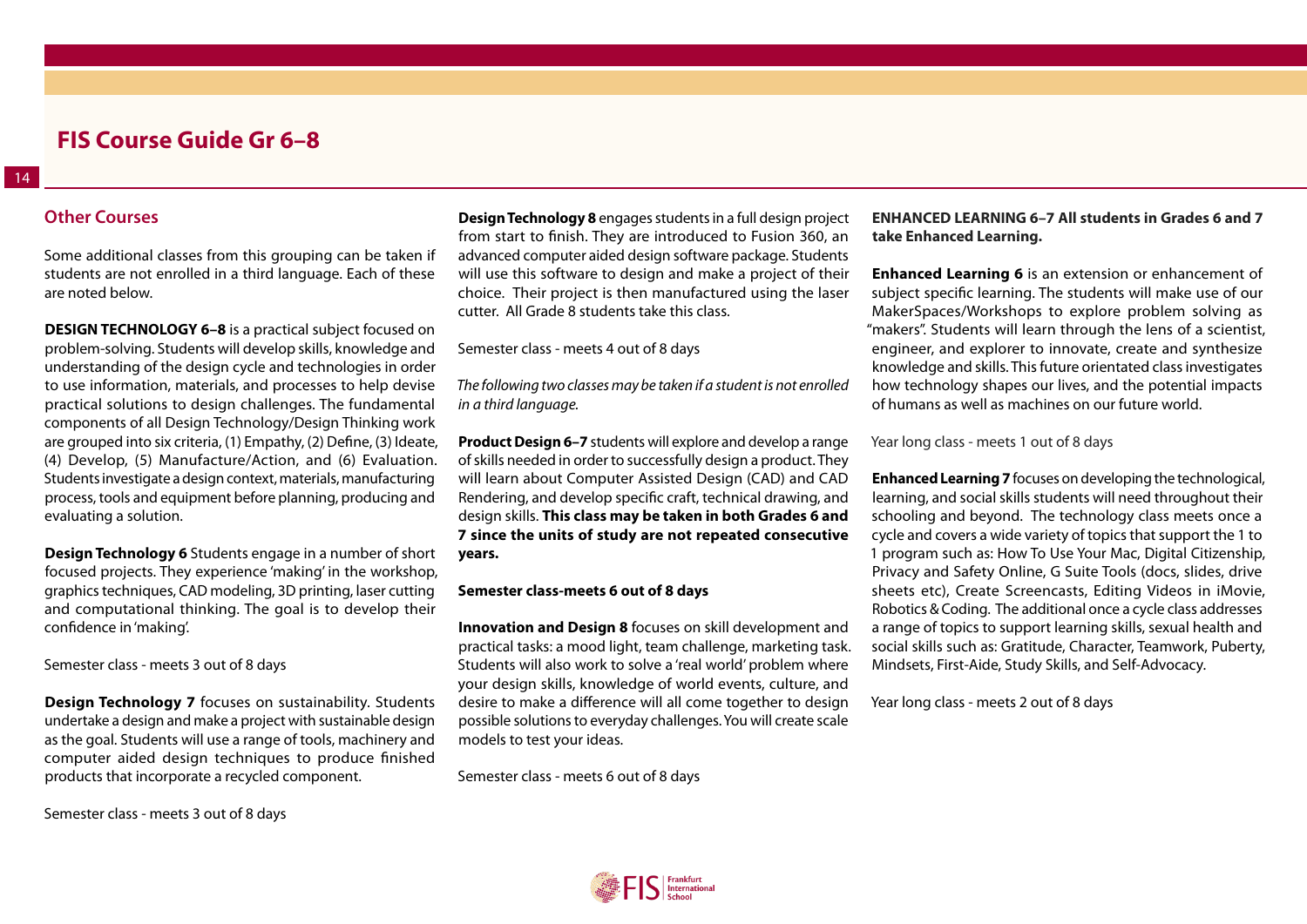

**PHYSICAL EDUCATION (PE) 6–8** the physical education department provides a fun, dynamic, engaging, and collaborative environment that develops the whole child through diverse physical activities. We inspire students to become confident and competent learners who value and understand the importance of movement and health now and in their futures.

**Physical Education and Health 6** introduces students to a wide range of experiences including Adventure Challenge, Physical Health, Invasion Games, Cultural Dance, Net Games, Track and Field and Striking and Fielding. In addition students learn and apply important life and health skills during the health education blocks. Students will record and reflect on their growth throughout the year under the main categories of Active Living, Personal Health and Well-Being and Movement Competence and Concepts using a personal portfolio. Human Sexuality is also included in the Health component of Physical Education.

Year long class - meets 5 out of 8 days (Health is one of the 5 lessons)

**Physical Education 7** Builds on the knowledge and skills from Grade 6 through the units of Adventure Challenge, My Skills, Invasion Games, Acrogymnastics, Net Games, Track and Field and Striking and Fielding. Students also record and reflect on their growth under the main categories of Active Living, Personal Health and Well-Being and Movement Competence and Concepts using a personal portfolio.

Year long class - meets 4 out of 8 days

**Physical Education and Health 8** Refines and further develops students skills and prepares them for Grade 9 and 10 PE, through the units of Adventure Challenge, Physical Health, Invasion Games, Street Dance, International Games and Striking and Fielding. Grade 8 students also take part in health units which include; Physical Health Substance abuse, Sexuality Education and Nutrition.

Year long class - meets 4 out of 8 days (Health is one of the 4 lessons)

*The following class may be taken if a student is not enrolled in a third language.*

**Physical Activity for Life 8** During the 1st half of the class, students will take part in a wide range of experiences, from traditional team sports and games, to individual activities like Parkour and yoga, to training options like TRX and fitness training (these are just a few examples). During the 2nd half of the semester, students will get to take a deep dive into a personal passion project.

Semester class - meets 6 out of 8 days

**LEARNING SUPPORT CLASSES** are designed to further support students with their learning needs. To be enrolled in these classes a student should have educational testing and a diagnosed learning difference. Students take one of these classes in lieu of a third language.

**Placement:**All of the below classes require teacher placement



**Executive Functioning 6–8** is designed to aid students with organization, writing, and give them specific subject support. Students will work directly with the teacher to address their own academic strengths and weaknesses and formulate strategies to build their academic skills. The teacher will individualize the support of each student by creating a learning intervention plan and develop activities that help develop academic skills. The course is designed to help students improve their academic skills, so they can have academic success.

**Placement:** Teacher placement

Semester or Year long class - meets 6 out of 8 days

**Math Recovery 6–8** is designed to aid students with math concepts including: problem solving, numerical operations, mathematical tools, and math fluency. The course can give specific subject support. Students work directly with the teacher to address their own academic strengths and weaknesses and formulate strategies to build their academic skills. The teacher will individualize the support of each student by creating a learning intervention plan and develop activities that help develop academic skills. The course is designed to help students improve their academic skills, so they can have academic success.

#### **Placement:** Teacher placement

Semester or Year long class - meets 6 out of 8 days

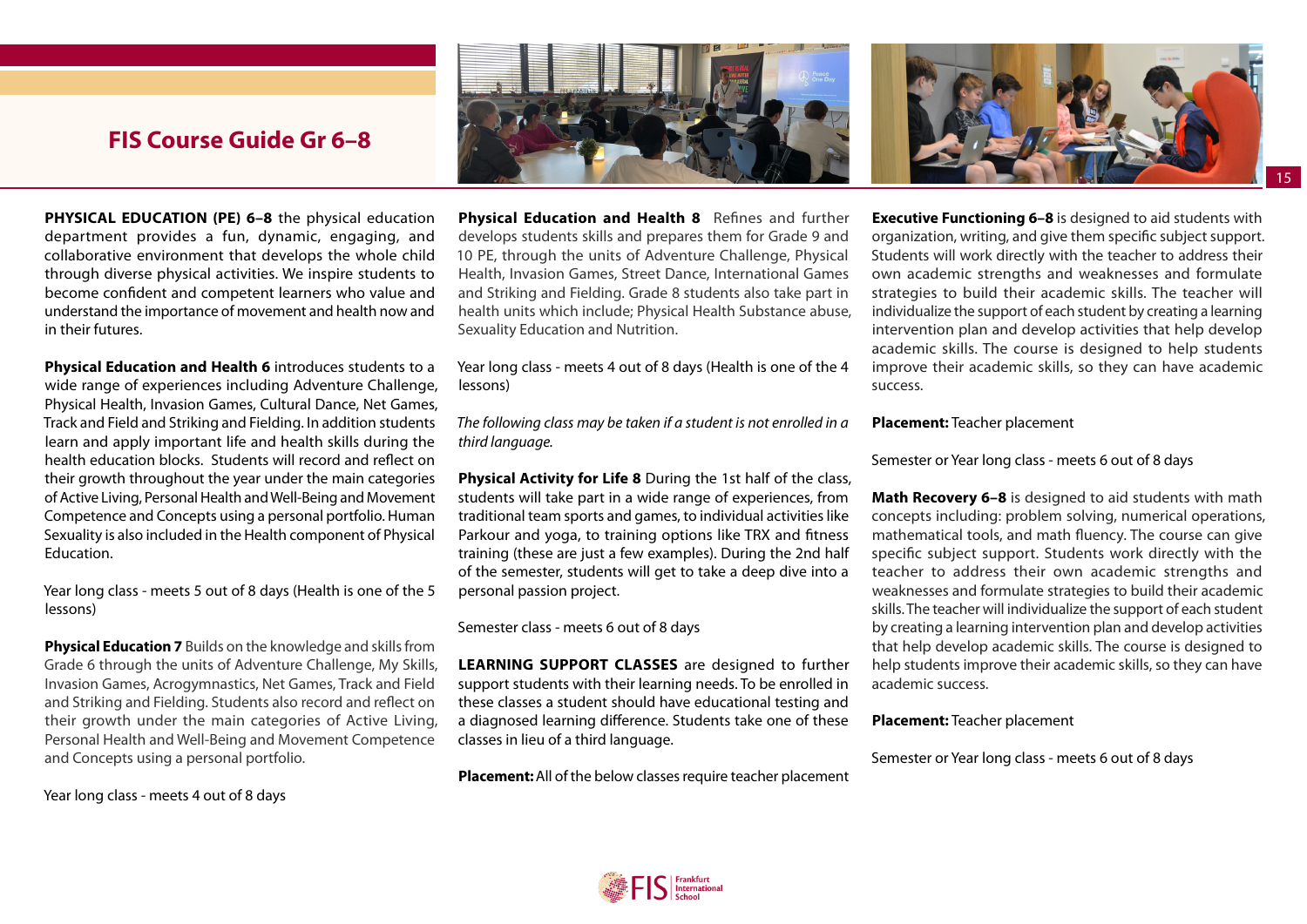## **FIS Course Guide Gr 6–8**

**Reading and Writing 6–8** focuses on individual needs that strengthen writing skills through academic and creative writing. Some of the activities are: journaling, research projects, class novels, film study, PEEL, planning and revising. The reading part of the class is designed to meet the individual needs of students in the areas of: fluency, comprehension, vocabulary development, and study skills. The class also offers subject support.

**Placement:** Teacher placement

Semester or Year long class - meets 6 out of 8 days

*The following classes may be taken if not studying a third language* 

**Introduction to Media 1 6–7** introduces students to journalism, print and online media texts. Students work on projects in which they critically evaluate and creatively construct these types of media texts. This class can be taken once in either Grade 6 or 7 and does not need to be taken before Introduction to Media 2.

Semester class - meets 6 out of 8 days

**Introduction to Media 2 6–7** introduces students to moving image media. Students explore a range of moving image media texts, working on projects that allow them to critically evaluate and creatively construct media texts themselves. This class can be taken once in either Grade 6 or 7. A student does *not* need to take Introduction to Media 1 before taking this course.

Semester class - meets 6 out of 8 days

Computer Technology 8 enables students to accomplish IT work more effectively, using a wide variety of tools. This class is appropriate for students interested in word-processing, webbrowsing, email, etc, and are interested in learning more technical, challenging techniques. Topics include: web-page design & construction, graphics design & editing, Web 2.0 tools (blogs, wikis, etc), Javascript programming for the Web, vector graphics design, sound & video editing, Scratch video game programming. This class is good preparation for the Grade 9 Computer Technology Advanced course.

Semester class - meets 6 out of 8 days